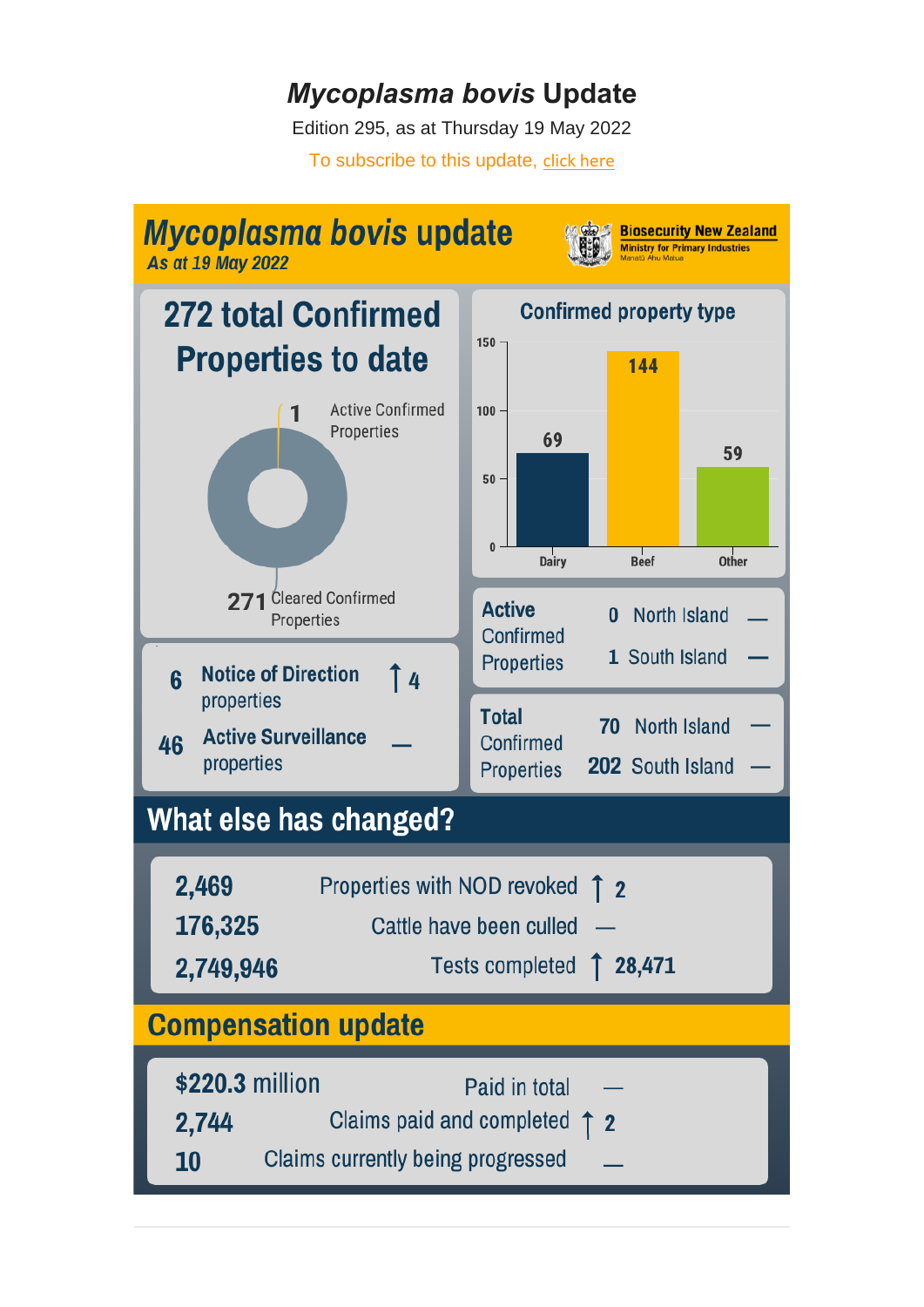#### **Number changes from last update:**

- There are no new Active Confirmed Properties
- There are no new Cleared Confirmed Properties

### **In this update:**

- Work with your vet to identify and mitigate risks
- Moving Day
- Question from the Field
- *Mycoplasma bovis* Science Conference videos now available online
- Reminder: DairyNZ drying off resources

## **Work with your vet to identify and mitigate risks**

We are on track to eradicate Mycoplasma bovis (M. bovis), but there is still work to be done as we aim to move from delimiting (controlling the last known pockets of the disease) to provisional absence. Talk with your veterinarians to learn more about the risks associated with M. bovis and what steps you can take to mitigate those risks. Good practices can be incorporated into biosecurity plans and animal health plans.

## **Moving Day**

With Moving Day just around the corner, we would like to remind farmers of the useful resources [DairyNZ](https://www.dairynz.co.nz/) has to help you on the run up, take a read [here](https://www.dairynz.co.nz/business/moving-day/).

#### **Reduce the risk of M. bovis**

The greatest risk of infection is the introduction of cattle to your herd or contact between your cattle and cattle belonging to other owners. Feeding infected milk or colostrum to calves can also introduce infection to your herd.

DairyNZ has put together a checklist which you can read on their website [here](https://www.dairynz.co.nz/business/moving-day/moving-animals/), this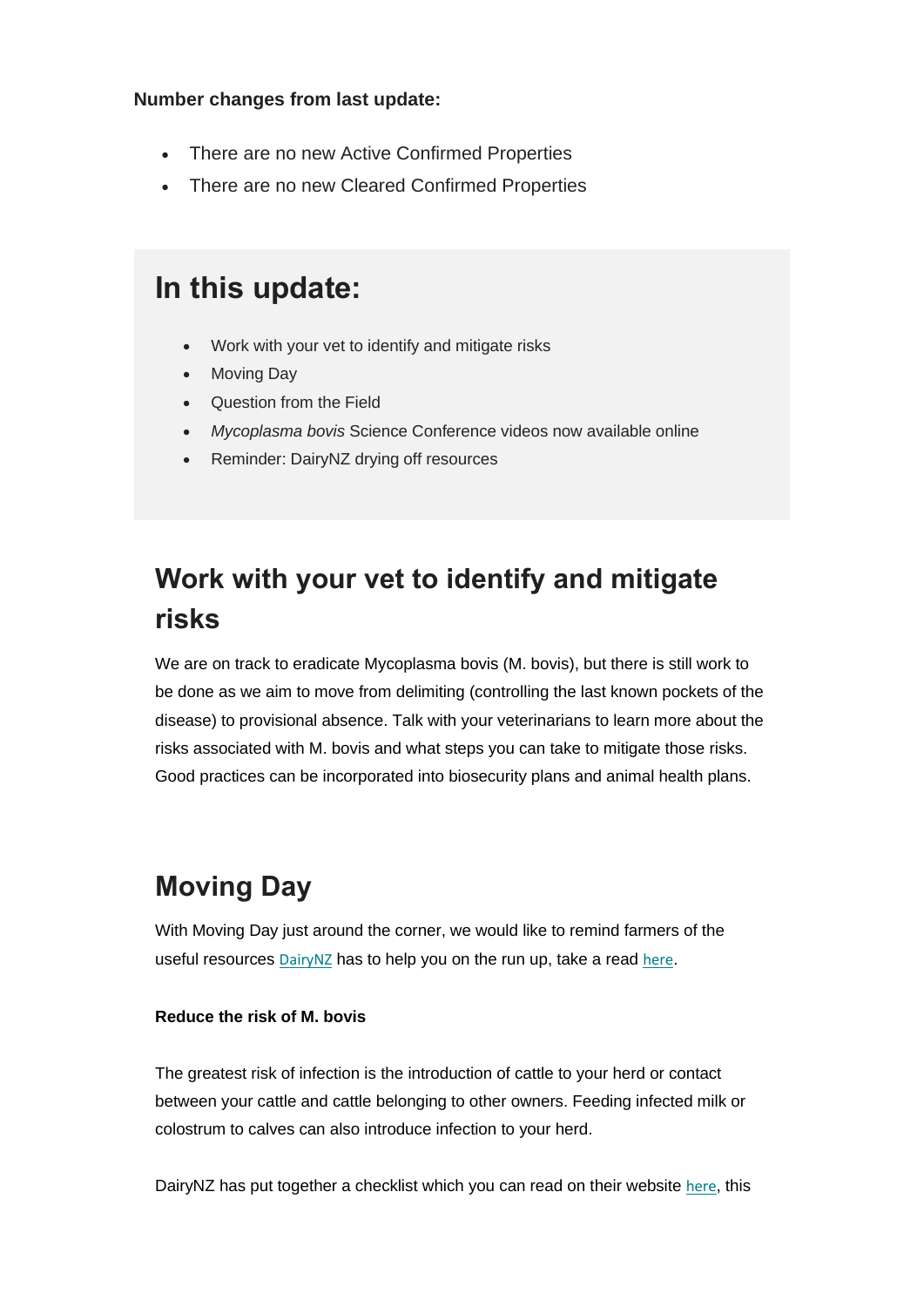checklist covers planning for the movement of cattle, what to do the day prior and day of transport, tracking, paperwork and tips and tricks.

Minimising impacts on farmers and animals is a priority and extra support will be available over this time.

#### **Keep NAIT updated**

A friendly reminder to record animal movements in [NAIT](https://animaltrace.nait.co.nz/) when moving herds or properties. Being able to trace infected animals fast means we can stop disease spreading to other herds and farms.

If you need help to set up a new NAIT location number or to record animal movements, you can contact [OSPRI](https://www.ospri.co.nz/) on 0800 48 24 63.

We wish everyone the best this Moving Day and we hope everything runs smoothly.

### **Question from the field**

This is a new section in the update where we answer some of the questions that our Farm Systems Managers and others in the Programme have received.

### **I have obvious errors with my NAIT account, such as there are fewer animals on my property than there are NAIT-registered animals?**

It is the Person in Charge of Animals' (PICA's) responsibility to ensure their NAIT records are kept up to date. Refer to section 33(b) (NAIT Act 2012).

To assist with this, a stocktake should be conducted in the first instance and repeated annually.

The stocktake process involves scanning all NAIT tags/animals at your location and reconciling them against your registered animals list in NAIT.

To complete a stocktake the following steps should be conducted:

1. Scan/record the NAIT device (tag) numbers of all the NAIT animals at your location.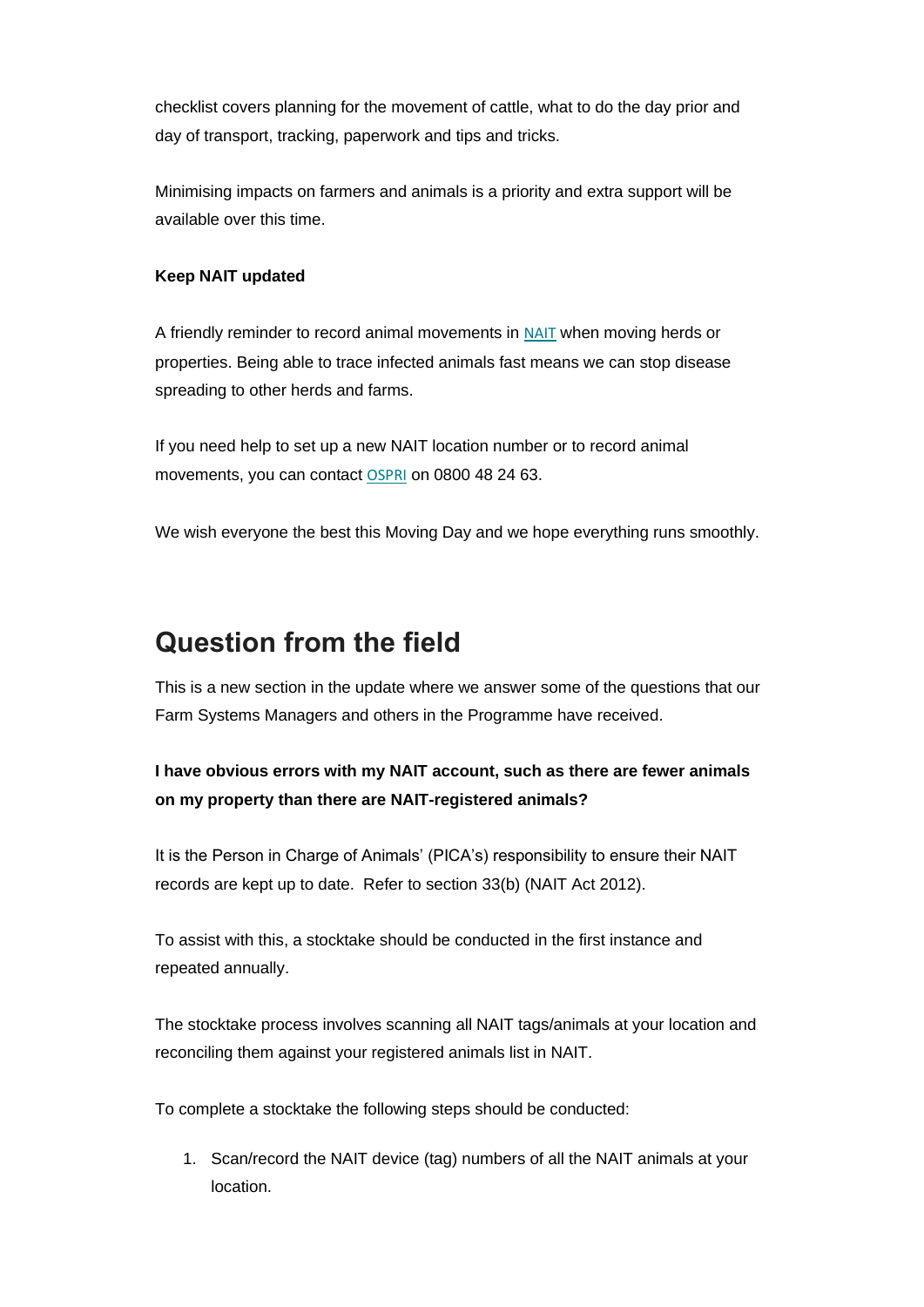- 2. Reconcile this with the list of registered animals which is found in your NAIT account.
- 3. Identify any tag numbers that are showing on the registered animals list that were not physically identified on farm and declare these as 'missing' on your NAIT account.
- 4. Next identify the remaining animals (if any) that were physically identified on farm but whose tag numbers are not displayed on the registered animals list.
- 5. These animals will need to be registered to your NAIT location. Identify if they are animals that were (a) born on farm and have not been registered or (b) if they are animals not born on farm but have moved to your location without a movement declaration being completed in the NAIT system.
- 6. For the (a) animals, complete the registration of these in your NAIT account.
- 7. For the (b) animals, declare the movement(s) of these animals. (You will be able to refer to your ASD forms for movement dates and the sending NAIT location number).
- 8. In any instance you can contact OSPRI for help with this by calling the contact centre on 0800 482 463 or via email [info@ospri.co.nz](mailto:info@ospri.co.nz)

Post the stocktake:

- Ensure that any deaths or loss of NAIT animals during the year are declared to NAIT within 48 hours of being aware of the event.
- Ensure all movements of NAIT animals are recorded in your NAIT account within 48 hours of the movement occurring (both sending/receiving).
- Ensure all NAIT animals born on your property are tagged by the age of 180 days and registered with NAIT within 7 days of the tag being fitted, or before they move off farm (whichever occurs first).

Failure to comply with one or more of the above could result in infringement fines or prosecution. Refer to section 24 (NAIT Act) for a list of PICA key obligations.

# *Mycoplasma bovis Science Conference* **videos now available online**

In 2018, the Government, DairyNZ, and Beef + Lamb New Zealand invested in a programme of research projects to better understand the cattle disease Mycoplasma bovis and inform the eradication programme for the disease.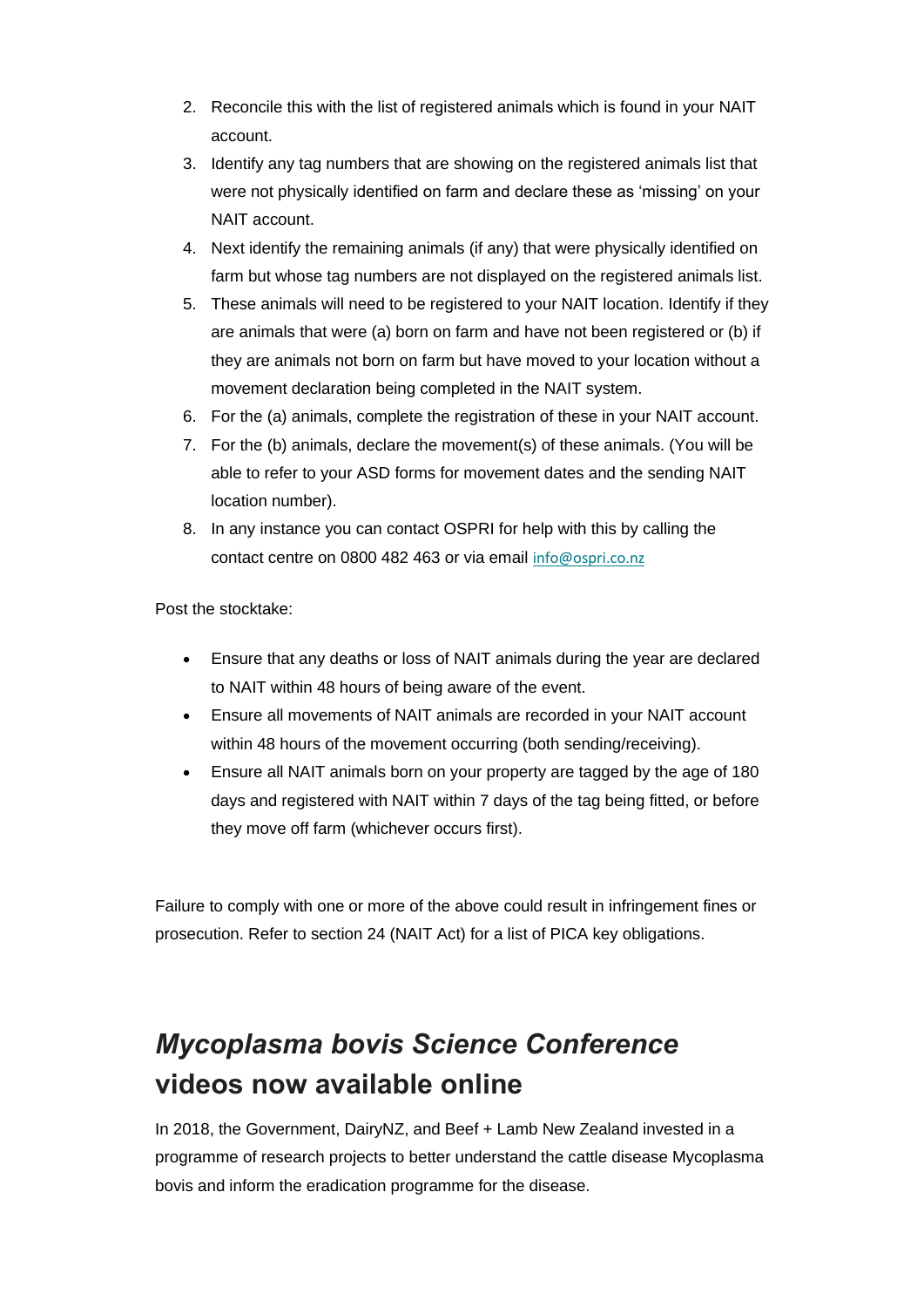The outcomes of these projects were shared in a two-day virtual conference in November 2021. Themes covered include entry pathways, diagnostics, epidemiology, and farmer experiences.

Many of the conference presentations are now available [online](https://www.mpi.govt.nz/biosecurity/mycoplasma-bovis/strategic-science-advisory-group/mycoplasma-bovis-science-conference/).

### **Reminder: DairyNZ Drying off resources**

DairyNZ has information and technical resources available to help prevent and treat mastitis when drying off. [Visit DairyNZ](https://www.dairynz.co.nz/animal/cow-health/mastitis/drying-off/).

**[Download the full update](https://mcusercontent.com/478b6510eba6aad9749219fb1/files/1b5106fa-03c1-217e-6d44-fac916d22cce/Mycoplasma_bovis_Update_294.02.pdf)**



**Biosecurity New Zealand Ministry for Primary Industries** Manatū Ahu Matua





#### **KEY CONTACTS**

**Latest information on** *Mycoplasma bovis* **and the Eradication Programme** - *M. [bovis](http://www.mbovis.govt.nz/)* website **General questions on** *M. bovis* - call 0800 008 333 or email [Mbovis\\_Liaison@mpi.govt.nz](mailto:Mbovis2017_Liaison@mpi.govt.nz) **Compensation information** - call 0800 008 333 or email [compensationcoordinator@mpi.govt.nz](mailto:compensationcoordinator@mpi.govt.nz) **Direct farmer support** (Rural Support Trust) - 0800 787 254 **To report a pest or disease** (Exotic Pest and Disease Hotline) - 0800 80 99 66

*Crown Copyright © 2020 Ministry for Primary Industries*

[Forward to other interested people](http://us16.forward-to-friend.com/forward?u=478b6510eba6aad9749219fb1&id=a47963af51&e=__test_email__)

New to this update? [Subscribe to this list](https://govt.us16.list-manage.com/subscribe?u=478b6510eba6aad9749219fb1&id=f6f318290a)

Want to change how you receive these emails? You can [update your preferences](https://govt.us16.list-manage.com/profile?u=478b6510eba6aad9749219fb1&id=f6f318290a&e=__test_email__&c=a47963af51) or [unsubscribe from this list](https://govt.us16.list-manage.com/unsubscribe?u=478b6510eba6aad9749219fb1&id=f6f318290a&e=__test_email__&c=a47963af51).